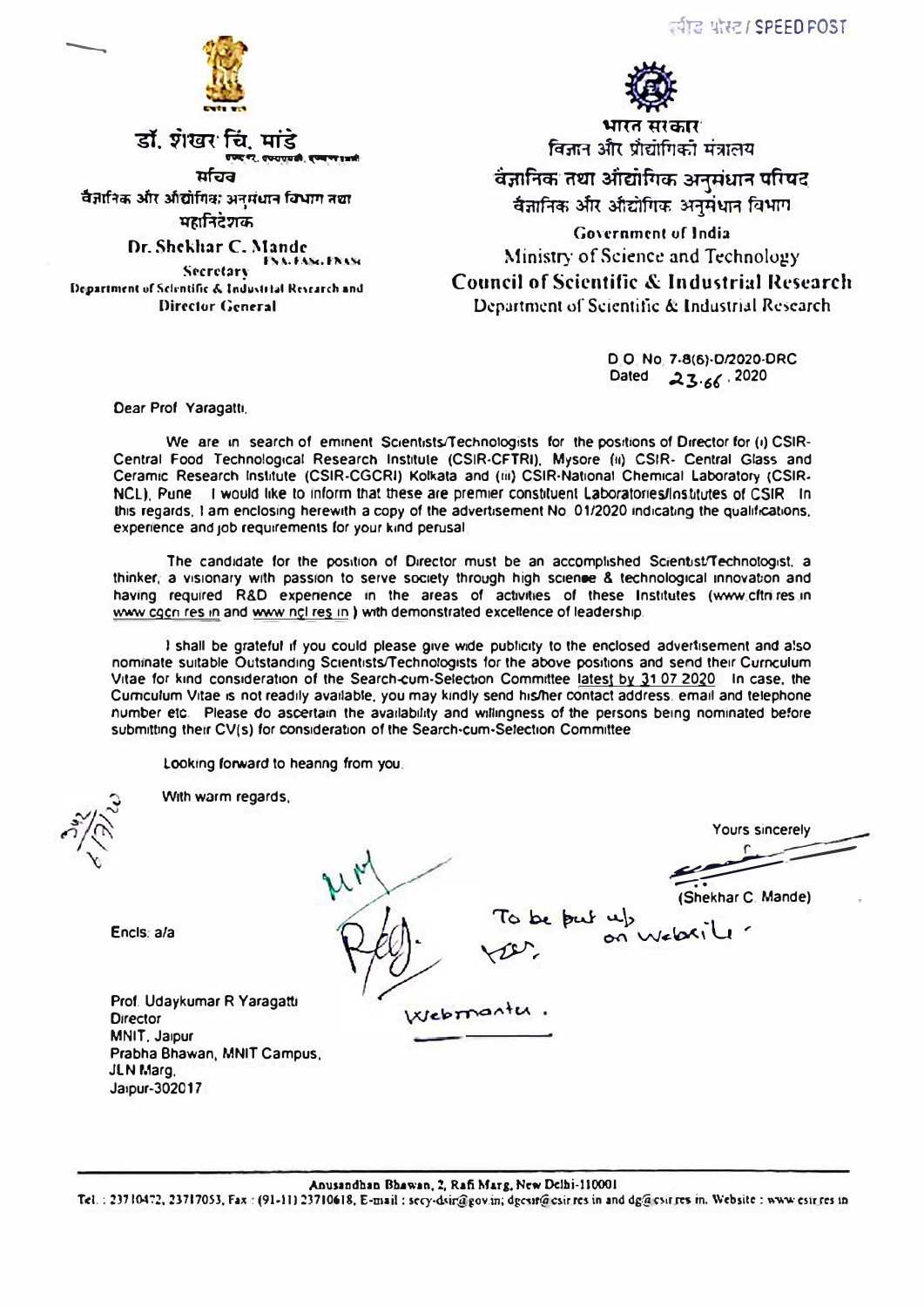ADVT. NO.01/2020



## COUNCIL OF SCIENTIFIC AND INDUSTRIAL RESEARCH Anusandhan Bhawan, 2 Rafl Marg, New Delhl-110 001

## CSIR is looking for outstanding R&D professionals to head its prestigious national institutes

Council of Scientific and Industrial Research (CSIR) established in 1942, is an autonomous Society under the Department of Scientific and Industrial Research, Ministry of Science and Technology The president of the CSIR Society is the Prime Minster of India. With 37 state-of-the-art constituent laboratories, today CSIR is amongst the largest publicly funded innovative scientific and research organizations in the world. CSIR expertise and experience is embodied in its nearly 3,460 Scientists and 4700 scientific and technical support personnel apart from about 7,000 JRF/SRF/RA and project staff. CSIR publishes more than 5,000 papers annually in Internationally peer reviewed journals (SCI), and also producing skilled human resources annually in terms of Ph. Ds to more than 500 students. CSIR has a palent portfolio of 1,132 unique patents in force, out of which 140 patents are commercialized. CSIR also has 2,587 in force patents granted abroad in multiple countries. CSIR has ushered India into knowledge economy while grooming and nurturing talent in various streams of Science and Technology.

CSIR invites dynamic and motivated S&T professionals to apply for coveted position of Director of CSIR-Central Food Technological Research Institute (CSIR-CFTRI), Mysore, CSIR-Central Glass & Ceramic Research Institute (CSIR-CGCRI), Kolkata and CSIR-National Chemical Laboratory (CSIR-NCL), Pune, in order to participate and contribute in conceived vision and mission of CSIR which includes providing S&T leadership for sustainable development of the country encompassing economic growth with environment and societal benefits.

CSIR-Central Food Technological Research Institute, Mysore (CSIR-CFTRI)-Established in 1950 with the great vision of its founders, and network of inspiring as well as dedicated scientists who had fascination to pursue in depth research and development in the areas of food science and technology. Research focus of CSIR-CFTRI has been revolved around broadly into the areas viz; Engineering Sciences, Technology Development. Translational Research and Food Protection and Safety. The R&D activities of the Institute are focussed at the developing food products and food processing technology for optimal utilization of the country's agricultural produce It is also engaged in the development of food processing machinery for indigenous food industry; packaging techniques for food materials and processed items; technology for utilization of residual wastes/ by products of the food industry; development of export oriented value added products. CFTRI thus plays a catalytic role for stimulating the growth of food industry in the country. The Laboratory has rich history of providing leaders to Indian and global Food Industry/ academia.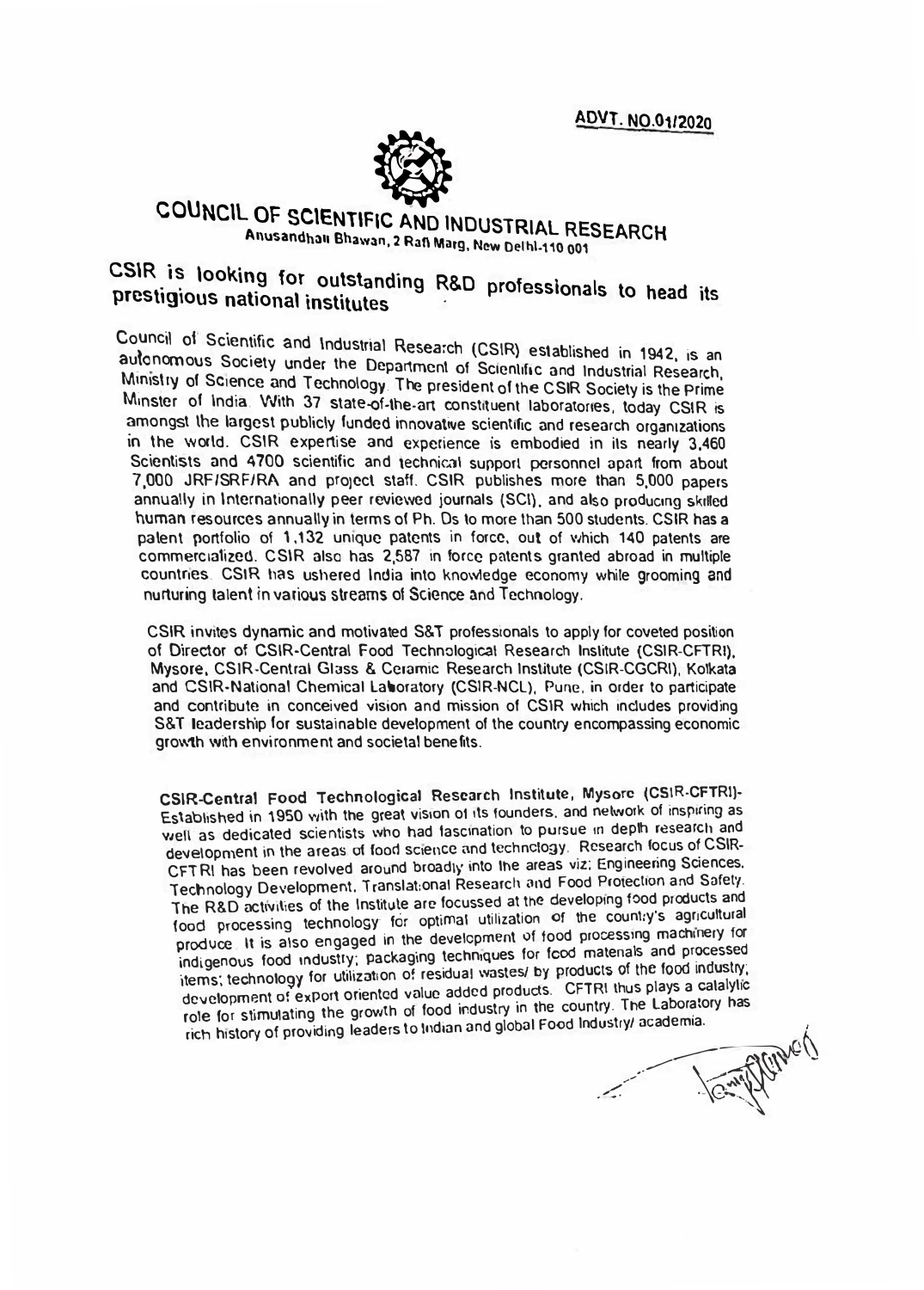Food *Technology* being *inter-disciplinary* in *nature.* the *mandate or vision of the* Institute is *fulfilled* through *various R&D Departments and Supp�rt Departments* along with its Resource Centres al *Hyderabad,* Lucknow *and* Mumba1.

CSIR-CFTRI, *Mysore* has *staff strength of more than* 35� *with over 100 qualified �nd* highly skilled scientists and *technologisls. For more details about the laboratory*, visit http://www.cftri.res in

CSIR • Central Glass and Ceramic Research *Institute (CSIR-CGCRI)·* Established in 1945, the Laboratory carries out R&D in domain *of* Glasses *and* Ceramics including few interdisciplinary areas. The *major* disciplines of *R&D are* engineering ceramics including non-oxides, Refractories. *Bio-ceramics. Membrane, Clay,* Fibre-oplics. Fuel Cell. Glass. Nano-Material, Ceramic *based Sensor* & Actuator, Sol-Gel. Ceramic Composites, *traditional* ceramics. Materials Characterization *and* Program Management *Broadly* the Institute is *engaged* in *six* sectors namely Materials. Minerals and Manufacturing, Communication and *Instrumentation.* Heatth *Care. Energy and* Environment, *Water Technology and* Rural Development, out of the *different technology* sectors !hat *are of national priority.* The Laboratory has rich history *of* providing support to *Indian* Ceramic and other Materials Industries as *well* as support to more than *22 Government* institutions as beneficiaries

CSIR-CGCRI, Kolkata has *staff* strength of more than 275 with *over* 80 qualified and highly skilled scientists *and* technologists. For more details about the laboratory, visit http://www.cgcri.res.in.

**CSIR-National** Chemical **Laboratory (CSIR-NCL)-** Established in **1950,** the Laboratory carries out R&D in interdisciplinary areas of Science. The major disciplines of R&D are Organic Chemistry, Materials Chemistry, Biochemistry, Catalysis. Polymers. *Chemical* Engineering, Flow Chemistry, etc. Major *areas* of technology developments include fuel cells. biotuels. agrochemicals, drug molecules **and** process intensification tech�ologies for sustainable *chemical* industry. The Laboratory has *nch* history *of providing* leaders *to Indian* Chemical Jndusby.

CSIR-NC�. P une has *staff* strength of about 400 with *over* 120 *quali<sup>f</sup> ied and* highly \_ skilled scientists and *technolog1sts. For* more *details* about *the laboratory visit*  http://www.ncl.res.in

## Qualifications, Experience *and* Age:-

,.

Essential Qualifications: Ph.D. in Natural Sciences or Master's Degree in Engineering/ Heallh/Medical Sciences *(for Engineering/Health/Medical Sciences, Ph D is desirable).* 

Age: 45 years or above but not exceeding 56 *years.*

Experience: At least 16 *years* of experience *in* Research *and* Development *(with* demonstrated excellence in leadership therein. focus on translational research) in the areas of activities of the laboratory and demonstrated excellence in leadership therein.

Years of experience shall be computed from the beginning of candidate's research

 $Q^2$ - LEE PLAN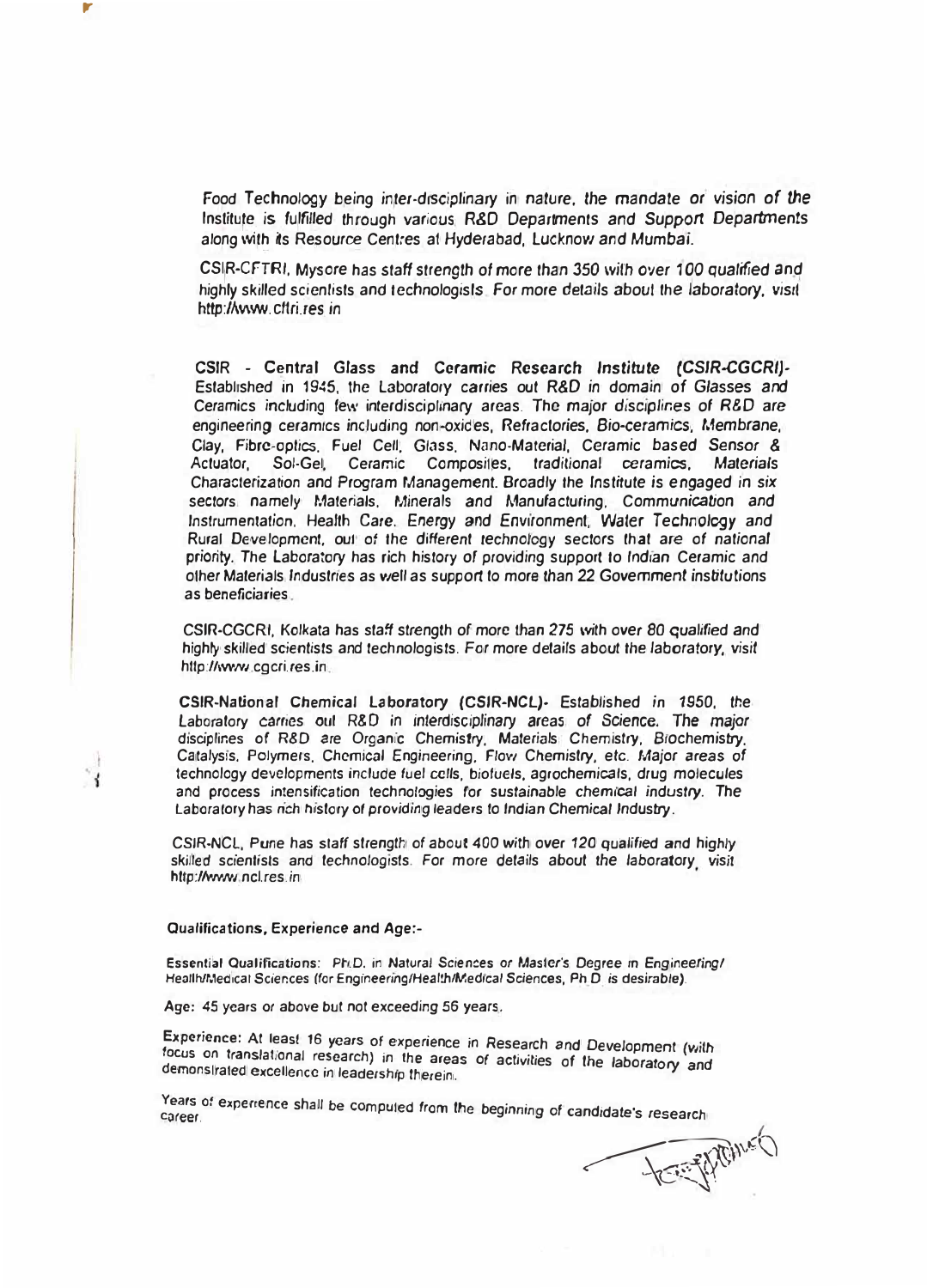Relaxation: The qualifications, age and experience can be relaxed in case of exceptionally meritorious candidates with the approval of DG, CSIR.

Candidate: Should be scientist/technologist having a demonstrated ability to manage multidisciplinary R&D creative. teams with excellent interpersonal relations. The candidate should have made significant contributions in terms of technology development apart from creation of IP and publications. He/She should be able to create a conducive environment for nurturing high class research and development.

Responsibilities: The Director shall supervise and exercise administrative control on the staff of the Institute and shall be responsible for, (i) realizing the mission of the Institute, and (ii) creating an environment conducive to nurturing innovation and high class R&D and other S&T activities of the Laboratory/Institute in keeping with societal/industrial priorities.

Appointment: The appointment to the post of Director will be made for a tenure of six years or till superannuation, whichever is earlier, in level 15 of Pay Matrix (Rs.1,82,200-2,24,100) (pre-revised HAG pay scale of Rs 67,000-79,000) with allowances as admissible. The tenure period will be renewable only in exceptional cases. Director can be considered for absorption/placement in CSIR as Director's Grade Scientist i.e. Scientist 'H'/Outstanding Scientist, as per rules.

Benefits: The provision to share money realized from external contract R&D. consultancy and rendering of S&T services is also available as per extant rules. Residential accommodation and transport are provided as per rules. In addition, medical, LTC and other facilities are provided as per CSIR rules.

How to apply: The application/nomination for the post with detailed bio-data highlighting scientific and translational contributions in details alongwith list of publications/patents etc may be sent separately for each post through email on email ID drc@csir res.in or by post to Director Recruitment Cell, Council of Scientific and Industrial Research (CSIR), Anusandhan Bhawan, 2, Rafi Marg, New Delhi-110001. A brief bio-data in the proforma given below may also be sent The last date of the receipt of applications is 30.06.2020.

Format for Bio-Data

- 1. Name:
- 2. Date of Birth.
- 3. Current Position and Address:
- $4<sup>1</sup>$

| Educational Qualification | Year of            |         |                                 |
|---------------------------|--------------------|---------|---------------------------------|
|                           |                    |         |                                 |
|                           |                    |         |                                 |
|                           |                    |         |                                 |
|                           | Degree/Certificate | Passing | University/Institute   Subjects |

 $\sqrt{2}$